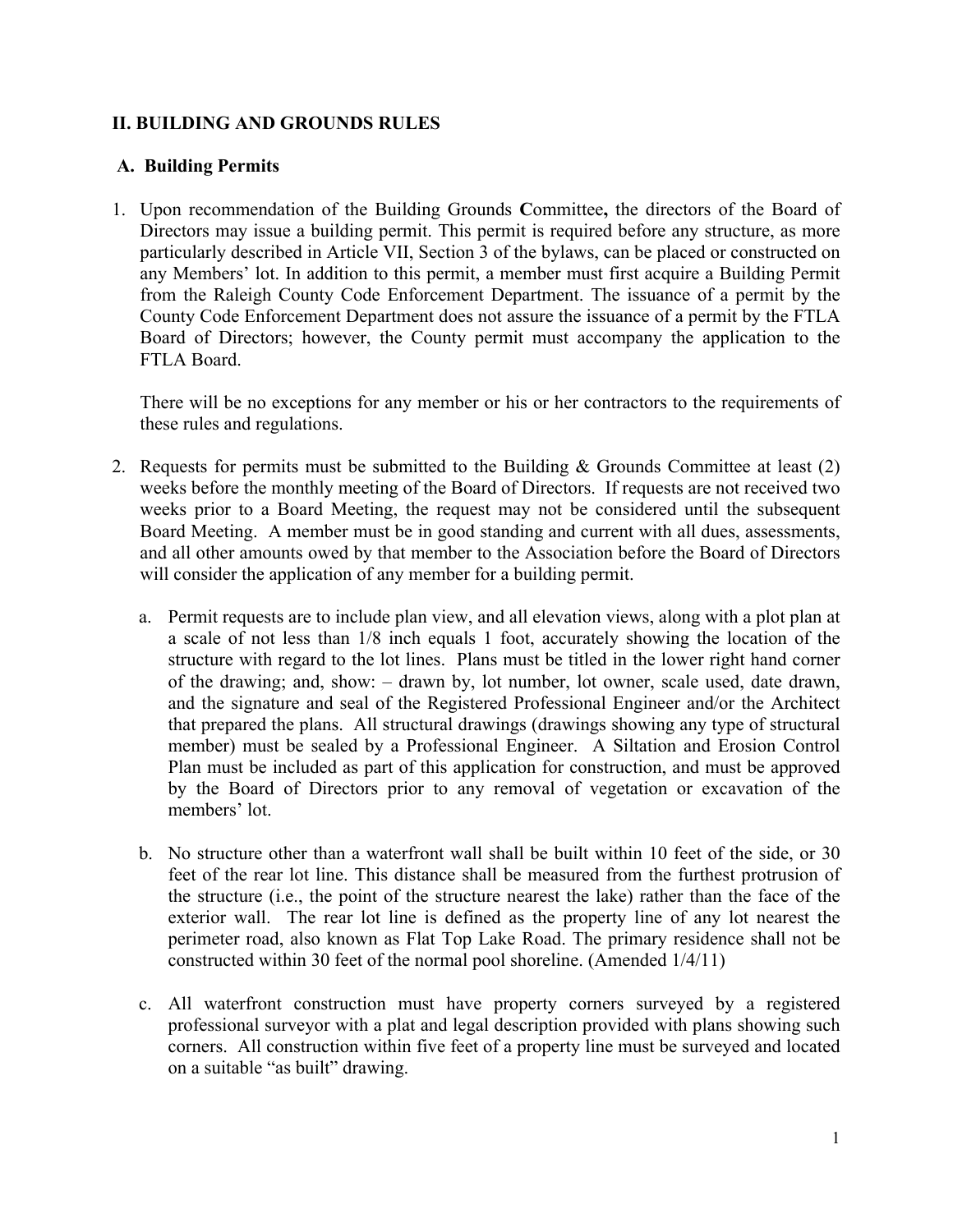- d. Properly addressing structural issues and compliance with all building codes, including all applicable Raleigh County Building Codes is the responsibility of the member. Neither the Flat Top Lake Association, Inc., Board of Directors nor any of its committees, or members of such committees, or its employees shall be in any way responsible for any claims for damages or injuries of any kind to persons or property arising from the failure of any member/ lot owner to comply with the requirements of these rules or negligent design or construction practices.
- e. When it becomes necessary for property owners to upgrade or relocate existing electrical meter bases, electrical main service panel, or first disconnect switch past the electric meter, it is required that all overhead utility lines be buried underground to the structure or pole structure of the property owner from the delivery points of the utilities. Underground service shall be installed and shall comply with all national electrical code requirements and the requirement of the utilities. This rule shall be executed at the expense of the property owner.
- f. All members' contractors must produce copies of his credentials; such as his license and insurance to the Building and Grounds Committee before a Building Permit will be issued.
- g. The Building and Grounds Committee, or the Board of Directors will consider no application for a building permit, unless the applicant strictly adheres to the provisions of this paragraph 2.
- 3. Building plans for a residence will not be accepted without an approved connection plan to the Shady Spring Public District sewer collection system. Approval by the Shady Spring P.S.D. does not assure approval by the FTLA Board; but must be obtained by the applicant prior to consideration of the permit application by the FTLA Board.
- 4. Approved building permits must be signed and in the hands of the builder before construction begins, and must be posted on the property at all times during the period of construction. Permits shall include both the FTLA Building Permit and the Raleigh County Building permit.
- 5. Building permits for structures on Member's lots are valid for (1) one year from date of issuance. A member may request an extension but must demonstrate appropriate justification for such extension request.
- 6. Permits will not be issued for any temporary, movable or portable structures, such as campers, mobile homes, house trailers, motor homes, metal storage buildings, basement dwellings or anything less than a fully finished permanent structure.
- 7. Storage buildings shall be wood, brick, or painted masonry constructed upon a permanent foundation and must have approval of the Board after proper application. Asphalt is not considered a permanent foundation.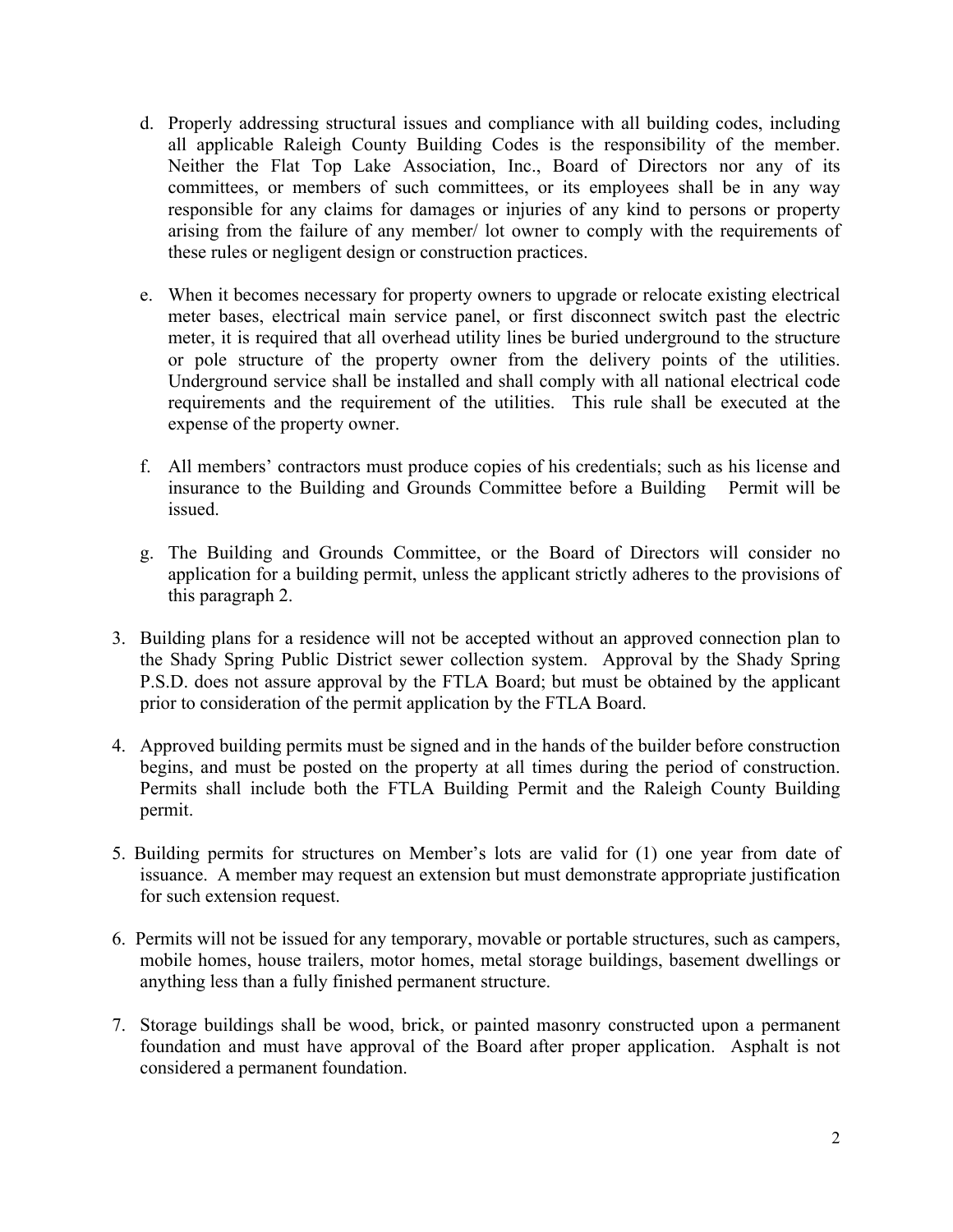- 8. Television satellite dishes are not permitted on members' property, except the V.S.A.T. (Very Small Aperture Terminal) variety.
- 9. Portable toilet facilities must be provided for construction workers.
- 10. Building materials shall be top quality. Brick, stone and wood are preferred materials for house siding. Foundations will be architectural grade block, stone, brick, veneer, and/or poured concrete.
- 11. New or used railroad ties or any other creosote treated timbers shall not be used for retaining walls at any location on a member's lot or in the lake or at any location, at, near or in the lake.
- 12. For any renovation or new construction, the Building and Grounds Committee will require that the member provide a "dumpster" (a commercial receptacle designed to receive, store and carry away waste material on a short term basis) to be placed on the members' lot for the duration of the construction period, with no exceptions granted. All excess materials will be placed in said "dumpster" and emptied on a regular basis, at the lot owner's expense; and, no excess construction debris is to be disposed of by the member in Association dumpsters. Members to whom permits have been granted by the Board shall be responsible for any conduct of their contractors that violate this provision on their lot or lots or on FTLA property.
- 13. Building permits will not be issued for more than one permanent residence per lot nor will residences be approved to be built on fractional lots. Living space may be incorporated into garages and boathouses and is subject to all rules including the permitting process, pertaining to construction for houses, but cannot be used as a permanent residence. Additionally, boathouses must have backflow protection for sewer systems and pumps to elevate sewage to the grinder pump. All sewer systems installed in any boathouse or garage must be approved before installation and inspected after installed by the Shady Spring PSD. Under no circumstances should any wastewater be discharged into FTLA from any house, garage, boat house, or structure. KEEP THE LAKE CLEAN. (Amended  $4/4/11$ )
	- a. Members requesting new Building permits are required to include in written form the purpose and intended use for the construction. (Amended 4/9/18)
	- b. Request for any type of building, garage, boathouse or adjacent buildings are subject to all rules and regulations of FTLA and cannot be used or constructed with the purpose of providing, giving or allowing any permanent resident. (Amended 4/9/18)
	- c. Temporary occupants (i.e. two weeks or less) are allowed and restricted to visiting immediate family, meaning children, parents or immediate relatives. Any variation or extension requires written notification and approval from FTL Board of Directors. Requests should include name, relationship to member, purpose of visit and approximate length of stay. (Amended 4/9/18)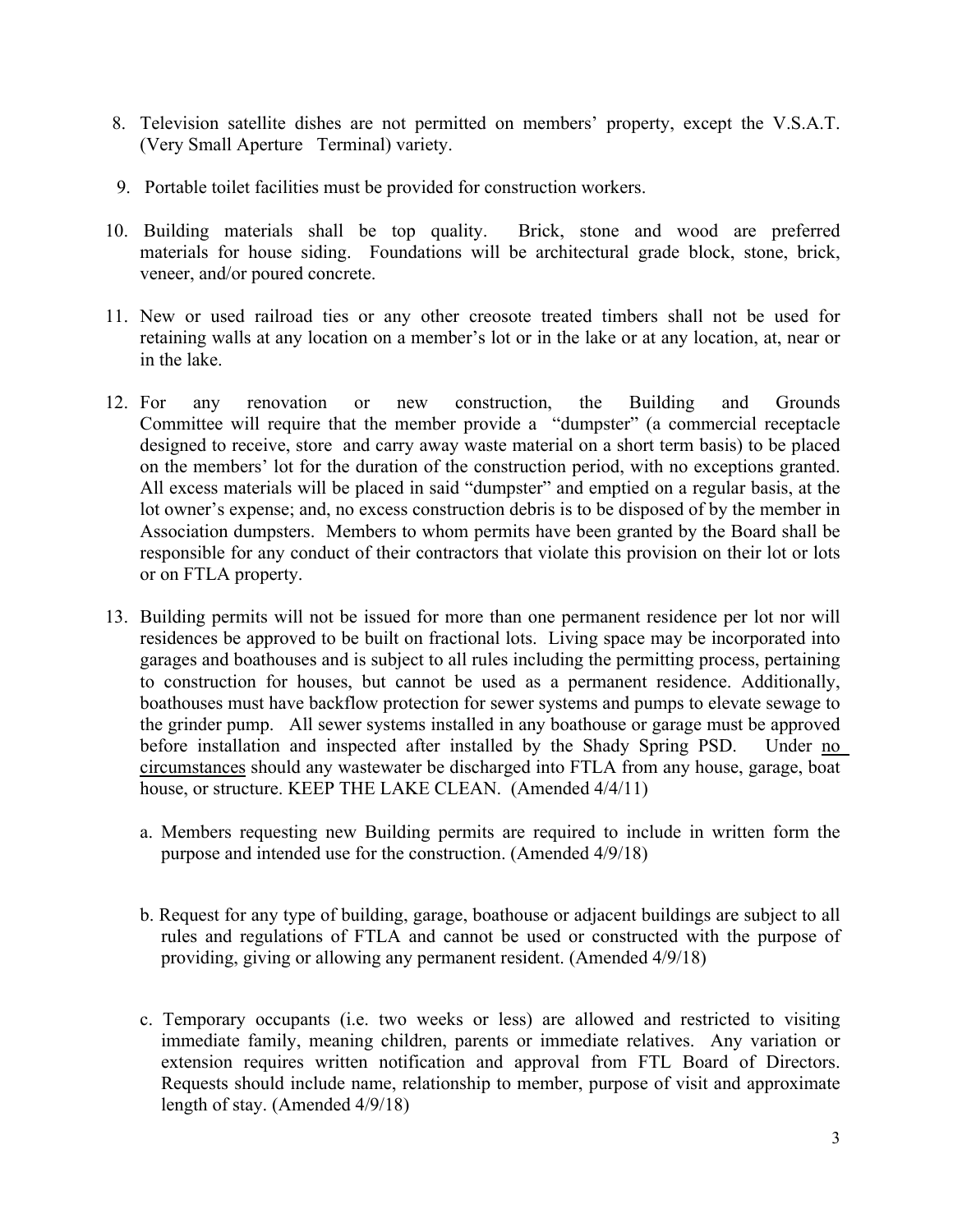- d. The creation of permanent living quarters for non-FLTA members in existing building, detached garage or adjacent building is strictly prohibited. (Amended 4/9/18)
- 14. Permits are required before the commencement of any dredging, excavation or disturbance of the lake shoreline or stream banks along the waterfront, along any feeder streams, or any part of the lot. An erosion/silt control mitigation plan, approved by the Building and Grounds Committee and the Board prior to commencement of work, is required for this type of work and shall be treated as any other construction project.
- 15. Permits are required for new decks and steps from residence and boathouse to lake/waterfront.
- 16. All pools must have approval of the Building and Grounds Committee of the FTLA and go through the same application and approval process as all other construction.
- 17. No construction will be allowed on portion of a member's lot located across the perimeter road. (Amended 4/4/11)
- 18. Flat Top Lake Association has the specifications for all construction of residences, boathouses, docks, and seawalls in the lake office.

## **B. Condition of Members' Lots**

- l. All members' lots are to be maintained in a neat, sanitary condition. Debris, old lumber or other materials shall not be stored or allowed to accumulate. Construction materials can be stored prior to and during construction, but must be kept in a neat and orderly fashion.
- 2. When house seats are excavated and foundations constructed, the land must be regraded and grass seed sown as soon as possible to minimize siltation of the lake. Siltation plans submitted as part of the construction process, including any landscaping plans, must be complied with until complete. Animal manure shall not be used as fertilizer on any lot. Any raw ground caused by excavation on any lot will be planted and show grass cover before winter begins.
- 3. Members shall comply with the Flat Top Lake Association Inc. "Guide for Lawn Care".
- 4. Commercial real estate advertising signs are not permitted. Members' signs advertising that member's property for sale are permitted but cannot exceed 18 x 24 inches and cannot be located on the lake side of any residence or lot. Members are limited to displaying one sign only advertising a lot or lots for sale.
- 5. The Building and Grounds Committee makes a waterfront inspection, as well as road side, of all property at the beginning of each summer season and reports to the Board of Directors regarding the conditions observed. Docks, walls, boathouses, or other structures in need of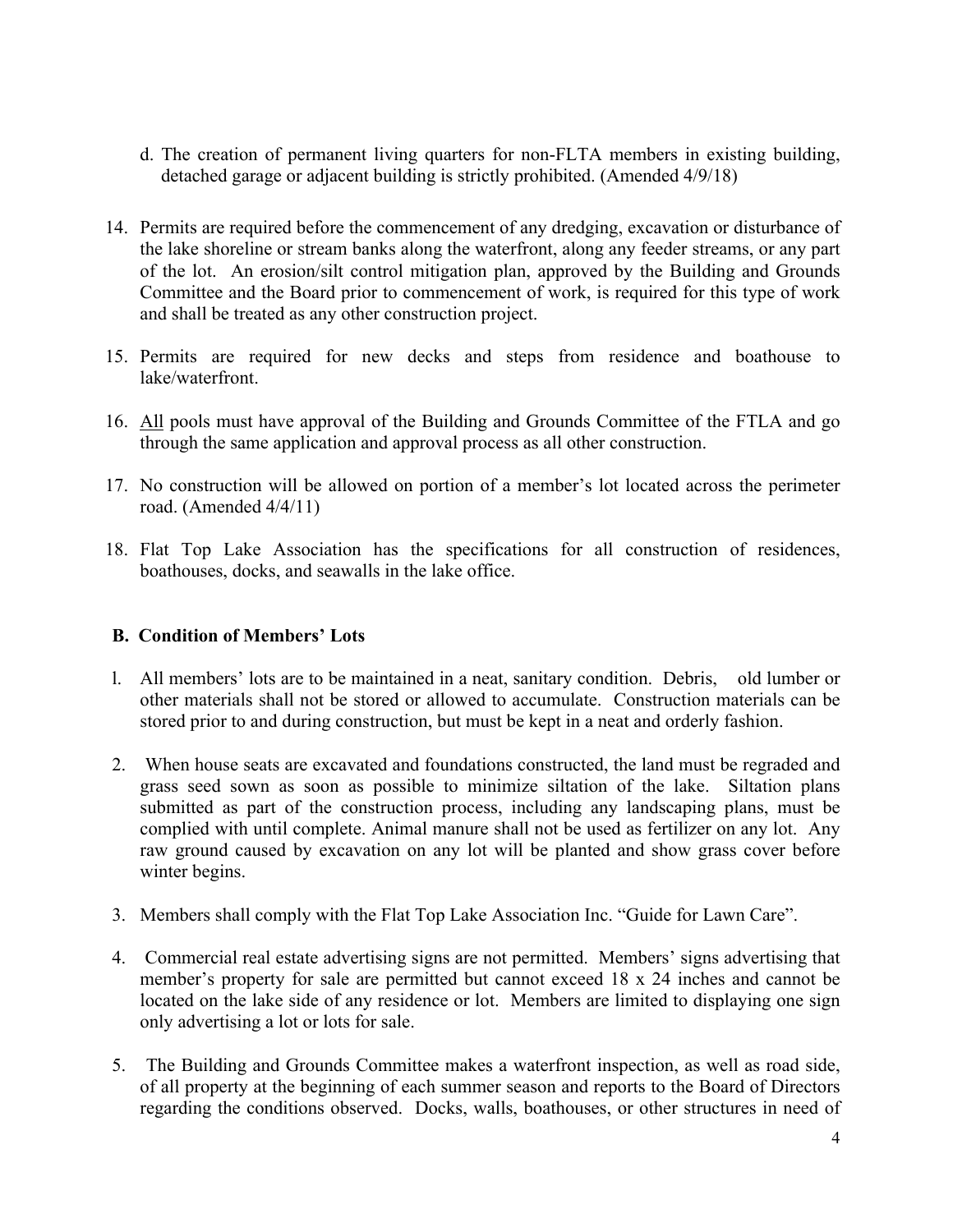repair or demolition are noted; and, the Member notified by mail of the corrections needed. These instructions must be complied with, as soon as practicable, but no later than (30) days after receipt of a letter notifying the member of such condition and requirements. If such repairs or demolition cannot reasonably be completed within the 30-day period, it must be commenced within the 30 days, diligently pursued and timely completed. If the repair or demolition cannot be commenced within the 30-day period, the member must appear before the Board and request an extension showing good cause for such request in order to warrant the consideration of the Board. If the repair or demolition represents a condition that concerns the safety or the health and welfare of any members or their families, then the Board of Directors has the authority to take the actions necessary to abate the condition and charge the member the costs of doing so. If the member fails to reimburse the FTLA for its costs so incurred, the FTLA can file liens to secure it costs or take other appropriate actions to recoup its costs.

- 6. No dirt, rock, concrete, building materials or other debris resulting from construction or demolition of waterfront improvements shall be left in the lake.
- 7. Shrubbery shall be planted or fencing installed around all above ground fuel tanks, such that, these tanks are not visible from the lake or perimeter road. Tanks that are no longer in service must be removed.
- 8. No road vehicle shall be parked, stored, maintained or otherwise placed on a member's lot that does not meet all West Virginia highways laws now in effect; as to the manner or methods of operation on public highways, including all West Virginia laws related to licensing, registration, inspection, and insurance requirements, unless such road vehicle is kept garaged on the member's lot and out of sight at all times.
- 9. Campers, motor homes, trailers, car haulers or other types of recreational vehicles shall be permitted on members' lots in good standing but must meet the requirements of Section 8 above. Under no circumstances will living be permitted in such vehicles.
- 10. Prior to cutting trees and underbrush on a lot which may cause siltation, the member is required to submit an erosion and siltation control plan for approval. Approved plan then needs to be installed prior to clearing. Prior to cutting any living tree(s) larger than 8" in diameter, member is to mark such tree(s) and submit written request for approval of removal by Building and Grounds committee. Members are to ensure that trees on their lots do not interfere with overhead electric power lines.
- 11. Chairman of Building and Grounds will have the right to determine from day to day whether heavy trucks will be permitted onto the FTLA perimeter road from December 15 forward during inclement weather. It shall be the responsibility of the member/lot owner to assure that the roads are open for travel to any trucks traveling to that member's lot or lots.
- 12. Members whose house or structure is rendered uninhabitable by fire or other disaster/casualty are required to contact FTLA to report repair and/or rehabilitation plan within 30 day. The Board for good cause shown may grant extensions of this period.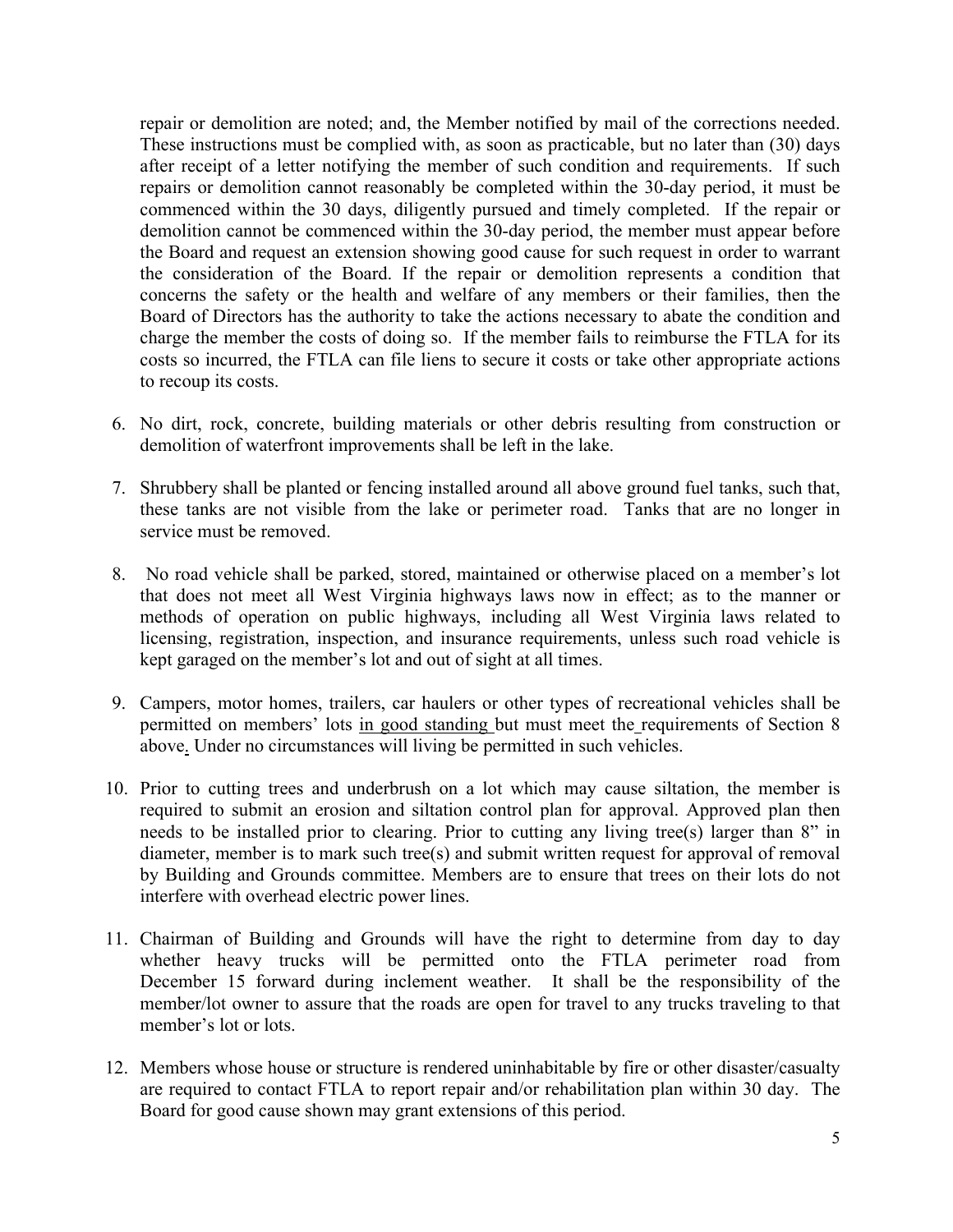If said house or structure is a total loss, an erosion control plan needs to be put in place immediately, and a debris removal plan submitted, as soon as possible.

- 13. Trucks with a GVW of 26,000 pounds or greater are prohibited from being on any portion of the dam or the bridge approach to the dam at all times.
- 14. Members are not allowed to store construction machinery in view on their lots if machine(s) are not being used on a permitted active construction project. (Such as skid steers, loadbackhoes, dump trucks, etc.) (Amended 9/19/16)
- 15. Members are required to remove any fallen tree(s) or limbs larger than 4" diameter and 15' in length from lawn within 30 days of time it came down weather permitting. Trees or limbs fallen into lake from lot need to be quickly removed by member. (Amended 9/19/16)

## C. **Septic Tank Systems**

- 1. Septic tank systems for disposal of waste are prohibited on Flat Top Lake properties, without exception. All members must connect their sewer system to the Shady Spring P.S.D.
- 2. Grinder pumps and all pipes appurtenant to such pumps cannot be located closer than 25 feet to the lake's shoreline and any bathroom facilities located in a boathouse must be shown on plans submitted to the Building and Grounds Committee and must be part of the construction permitting process.

#### D. **Docks**

- l. Docks are considered to be structures and cannot be constructed without a building permit. In the event that Raleigh County does not issue a building permit for waterfront construction to include seawalls, boathouses, and docks, the following additional requirements must be met. A licensed engineer must review and approve the requirements of the Building Permit pertaining to such construction. This is to ensure that construction is to meet national electrical and building code requirements, and that walls/foundations are structurally sufficient and properly sited on the member's property. All other specific requirements of these rules must be met. Waterfront walls shall not be built using concrete blocks. Riprap must be placed in front of all seawalls to stabilize shoreline. Waterfront walls are not to be built at any point beyond the shoreline created by the lake at normal pool.
- 2. Docks, boathouses and slips may not project into the lake more than eight (8) feet from the natural shoreline.
- 3. Since the Raleigh County Building Commission does not issue permits for docks, only a permit from the Board is required. However, for docks and seawalls, a licensed professional engineer must prepare, seal and sign all plans for this category of work.